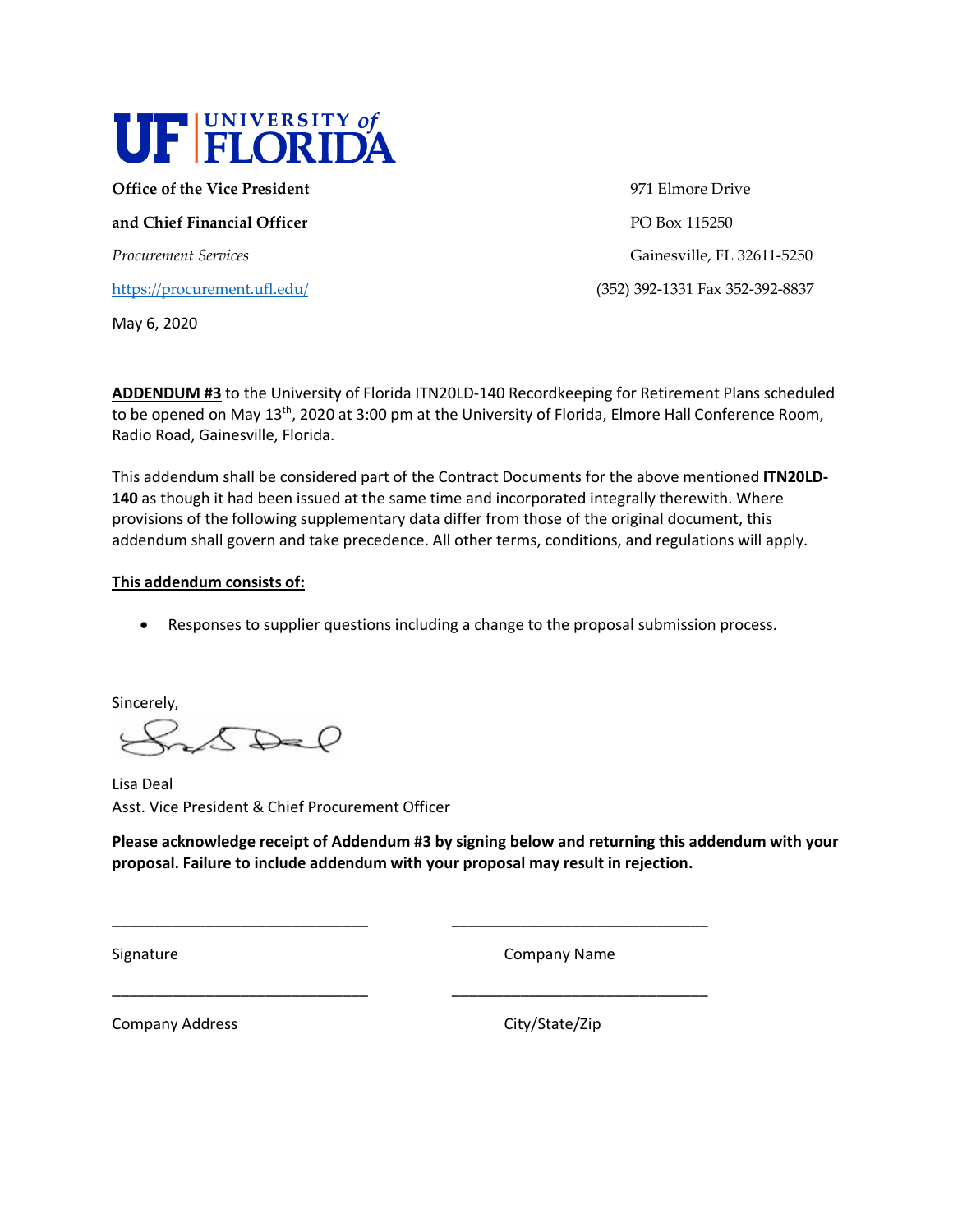**1.** The University of Florida RFP clearly states instructions for providers to submit hard copy proposals on May  $6<sup>th</sup>$ . Given the recent challenges surrounding COVID-19, is there any flexibility for submitting electronic proposals to the University of Florida by 3:00 pm ET on this date?

A: An email submission must be made in lieu of paper copies. These emails will not be opened prior to the published deadline of May 13, 2020 at 3pm. Any submissions received after this time will not be accepted.

Submissions should include in the title of the email: ITN20LD-140 Recordkeeping Services and the name of the vendor submitting the proposal. The submittal should include sections corresponding to the Tabs required in Section 4.1.1 including Exhibit B in word.doc format as part of Tab 3.

Submissions should be sent to procurement@ufl.edu, Copied to LSD@ufl.edu To ensure all submissions are received and avoid potential email delays, if possible, do not wait until the deadline to submit your proposals.

**2.** 7.1 Certification of Proposal – would this certificate require a Wet Signature or will a E-Signature suffice?

A: UF will accept an e-Signature

**3.** In light of the current COVID-19 pandemic, will someone be able to receive our package at the address provided, or may we mail with no signature required?

A: Electronic submittal is now preferred, see response to Question 1.

**4.** There is one section of the RFP that states proposals need to be received on or prior to  $4/30/2020 \text{ } \textcircled{a} 3:30 \text{ pm}$ . Can you please confirm that the bid is due on 5/6  $\textcircled{a} 3 \text{pm?}$ 

A: Please Refer to Addendum 2 for the correct Bid opening date.

# **Participant info**

- **5.** Please provide the total number of participants with a balance and the number of active participants with a balance in each of the four plans listed in the University of Florida proposal. A: The requested information is not currently available
- **6.** What is the total eligible, not participating, population or participation percentage across the four plans?

A: The requested information is not currently available

**7.** Please confirm the number of active/inactive participants and annual contributions for each of the vendors by plan.

A. The requested information is not currently available

**8.** Participant Information: Could you please provide the following breakdown of participants by plan at each vendor:

Total active participants with a balance:

Total terminated participants with a balance:

Total participants with a balance: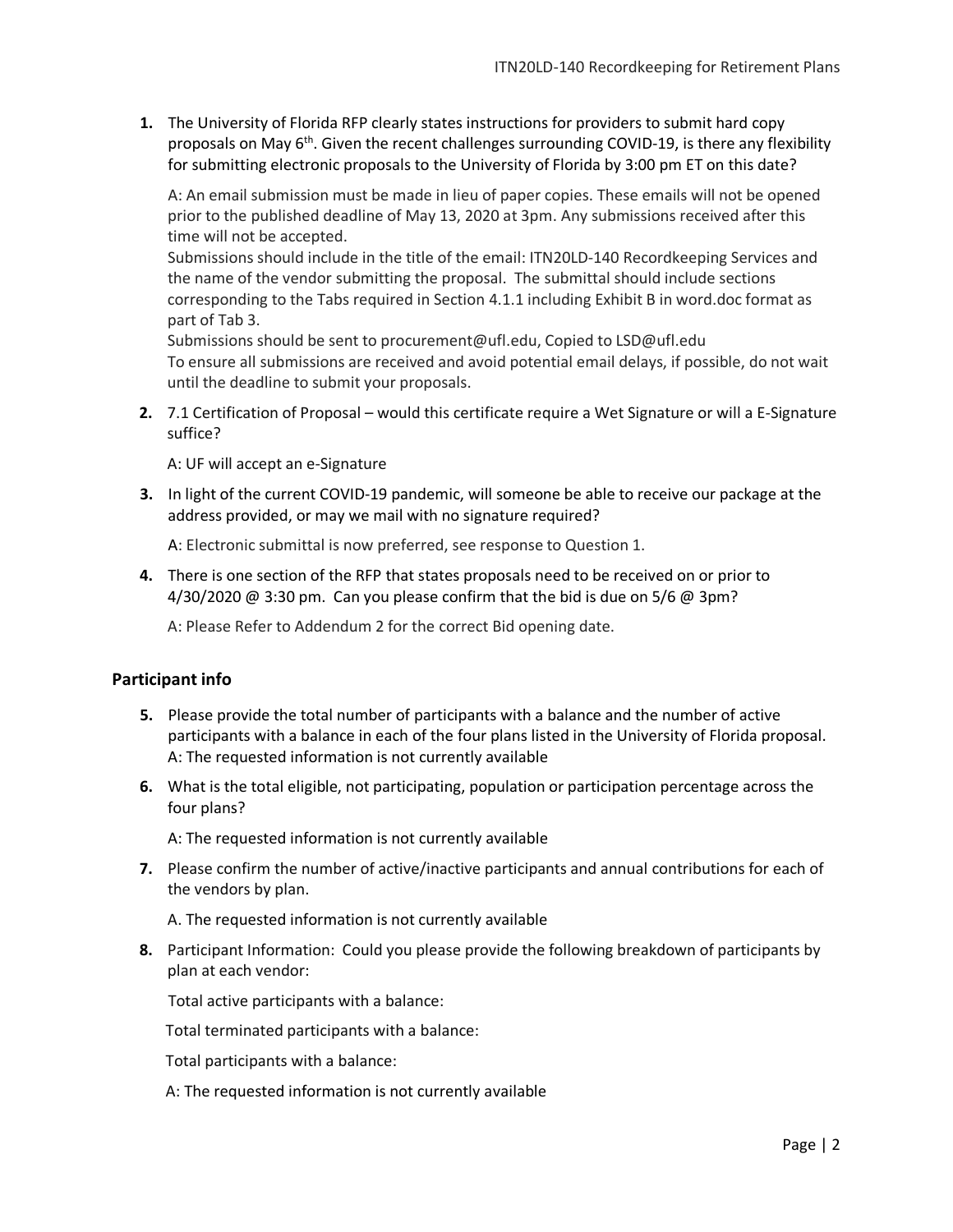**9.** Participant Information: For each of the 403(b) plans, can you please provide the total of unique participants across each vendor?

A: The requested information is not currently available

- **10.** How many participants are there in each plan, by vendor and by active/terminated with a balance?
	- A: The requested information is not currently available
- **11.** How many employees are eligible for each plan?
	- A: The requested information is not currently available
- **12.** Please provide the breakout of active and inactive participants in the FICA Alternative and Special Pay plans at the end of each calendar year for the past three years.
	- A: The requested information is not currently available
- **13.** Please provide the number of unique actively contributing participants across the FICA Alternative and Special Pay plans.

A: The requested information is not currently available

**14.** Please provide the number of actively contributing participants in the FICA Alternative and Special Pay plans.

A: The requested information is not currently available

- **15.** Please provide the number of participants with a balance in the Special Pay Plan at the end of each of the last 3 years.
	- A: The requested information is not currently available
- **16.** Please provide the number of participants with a balance in the FICA Alternative Plan at the end of each of the last 3 years.

A: The requested information is not currently available

**17.** Can you provide information on the number of active and inactive participants in the FICA Alternative and Special Pay Plans? How many loans are outstanding?

#### A: The requested information is not currently available

**18.** Please provide the number of total participant account per plan per vendor? Please provide the total number of unique participants per plan? Please provide the total number of unique participants actively contributing per plan?

- **19.** Please provide the following for each of the current plans:
	- o Number of active participants in the plan
	- o Total assets in the plan
	- o Annual contribution amounts for the plan
	- o Number of eligible employees
	- o Current fund lineup detail for each plan and provider A: Please refer to Appendix A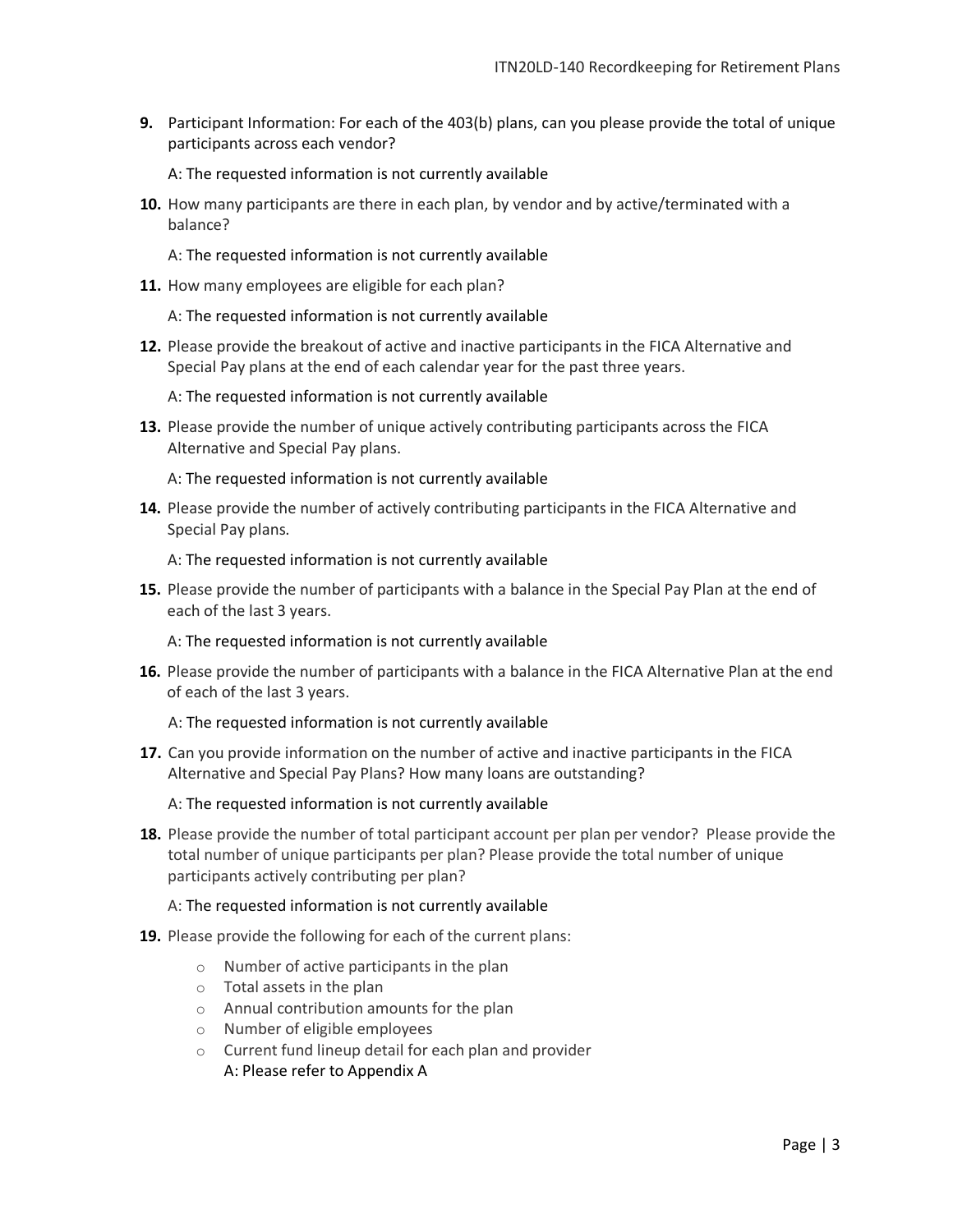**24.** Can you please provide the number of Active Participants and Total Participants accounting for overlap between plans and vendors?

A: The requested information is not currently available

**25.** What is the average turnover rate of the University of Florida employee population?

A: 8%

# **Administrative Info**

**26.** Please describe how the University of Florida plan administration is structured. Are there central points of administrative contact for the four plans?

A: With UFHR, there is a dedicated benefits team that serves as the retirement point of contact.

**27.** We have a robust plan sponsor website that gives our clients access to a large variety of reports on-demand. Do you need to request custom reports to be created each month by your current provider? If you do, could you share examples of the reports for our review?

A: We receive the standard suite of reports and would be interested to see what reporting tools that each vendor has to provide.

- **28.** Please respond to the below questions in reference to payroll for the University of Florida retirement program.
	- o What payroll vendor/software is used today? A: Enrollment and payroll is processed through People Soft.
	- o Are you experiencing any payroll related challenges today? A: Changes to our payroll system are challenging to administer so we are limited on the amount of system changes we are capable of making.
	- o Is payroll centralized? If not, please confirm how many contacts there are. A: It is centralized
	- o What is the total number of files expected to be remitted annually? Are bi-weekly files sent separately for each plan or consolidated? A: Bi-weekly files are sent for each plan
- **29.** Are you experiencing any administrative pain points across the different providers you work with today?

A: N/A

- o Are there any specific administrative functions that the University of Florida would like to outsource that are not being outsourced by the different record-keepers today? A: We would like to explore the vendors capability to assist with limit monitoring.
- o Is the University of Florida considering any plan design changes? A: We are considering the potential adoption of auto features (auto enroll; auto escalate) Also, we are considering streamlining the investment options to current best industry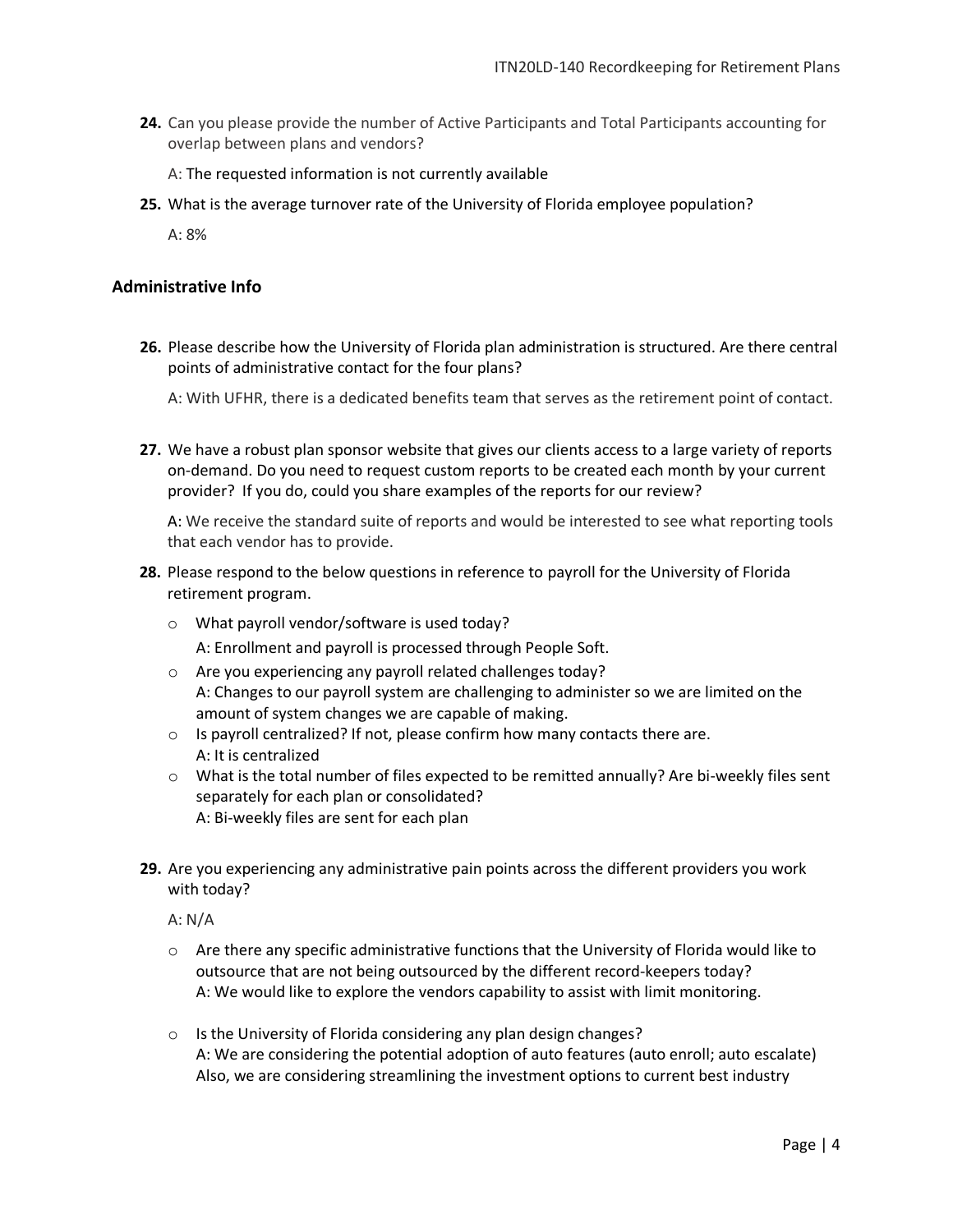practices

- $\circ$  Are there any unique plan provisions requiring manual intervention with the administration of the plans? A: N/A
- $\circ$  Are you currently enforcing the mandatory employee deferral provision mentioned in the University of Florida 403(b) plan? A: We are not
- o Who calculates the employer contributions and at what frequency? A: If calculated by the recordkeeper, please provide the formulas. Bi-weekly calculations done internally
- o With the movement to a single-recordkeeper model, are you looking to move to an IRS preapproved document?

A: Yes, UF would like to consider an IRS approved document in the future.

**30.** It appears the intent is to add Auto Enroll and Auto Save provisions to the plans (EACA). Is this a new feature to be added? Please provide any drafted amendments or plan language that may have already been drafted to incorporate this feature, if available.

A: See next question.

**31.** Scope of work: The Scope of Work outlines support for Auto Enrollment and EACA notices; however, the plan documents do not show an auto enrollment provision. Have the plans been amended to include these provisions? If so, can you please provide any amendments for the plan documents so we can review the current plan provisions?

A: The intent is to potentially add these features going forward The Scope of Work outlines nondiscrimination testing and 404(a) disclosure notices. In our experience these services are not required for governmental plans not subject to ERISA.

**32.** Scope of work: Can you please confirm which nondiscrimination test are required?

A: N/A

**33.** Scope of Work: Is a Participant 404(a) fee disclosure notice provided today? If so, how is it delivered (print, electronic, and/or web), for which plans, and how frequently is it provided?

A: No

**34.** Attachment B questionnaire: Question 62 asks if we can accept UF's current record layouts. Can we get copies of the current record layouts so we can determine if we can support them?

A: Most vendors have their standard layout requirements which can be accommodated via payroll vendor

**35.** What amount of onsite support does each current recordkeeper provide annually?

A: onsite education and onsite employee consultation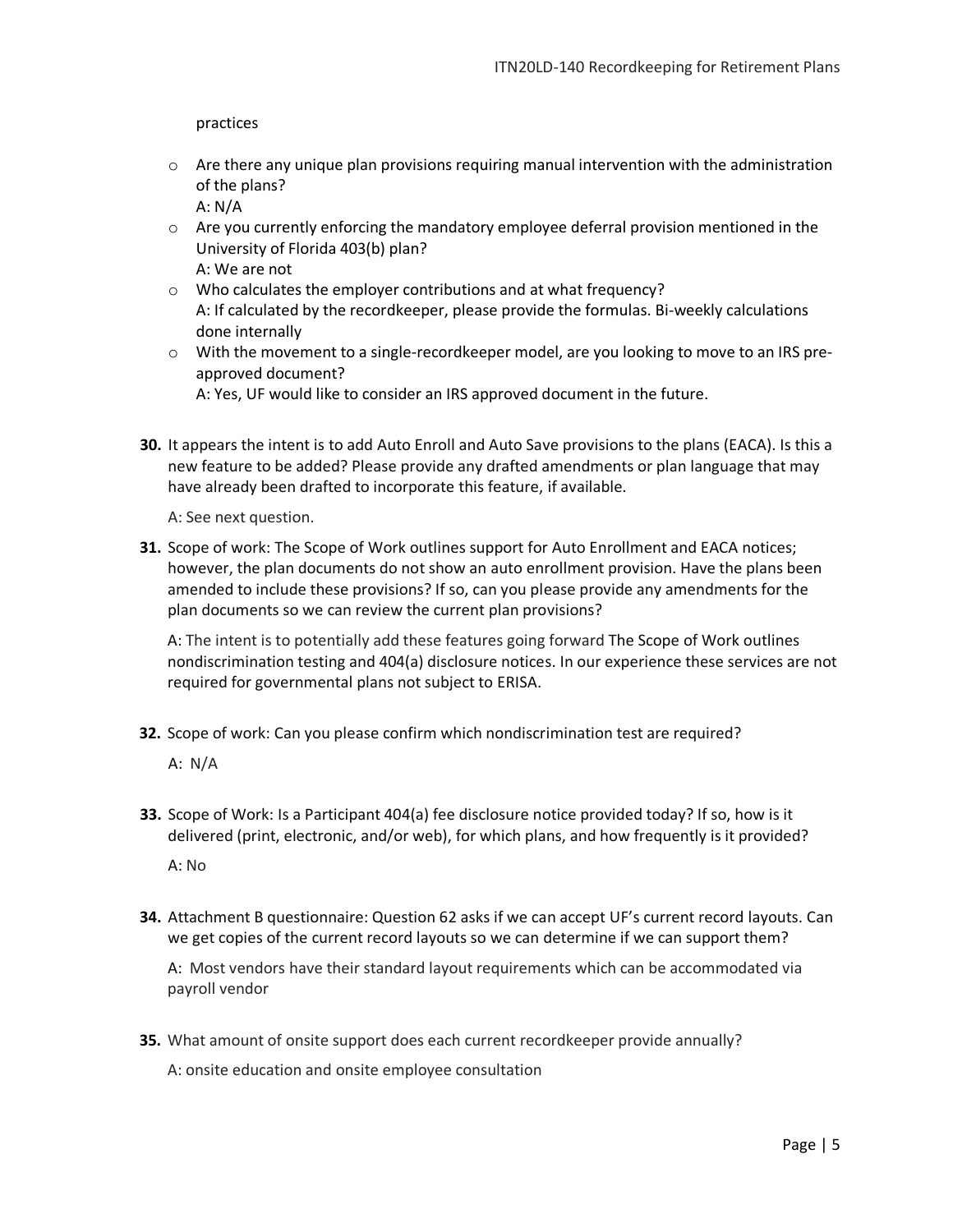**36.** Please provide a copy of your current file layout for submission of data and contributions to the FICA Alternative and Special Pay Plans.

A: The requested information is not currently available

**37.** At deconversion, will the incumbent recordkeeper provide a detail of any COVID-19 distributions that have been processed?

A: Yes

**38.** Can you please elaborate on which administrative items are currently manual?

A: The requested information is not currently available

**39.** On page 5 of the ITN document, UF identifies one of the goals of this effort to be "further automation of some currently manual administration items." Can you please provide some examples of what administration items you wish to be automated?

A: Limits monitoring

**40.** Is it the University's intention to utilize the master aggregation services offered by the vendor it selects from this ITN? If not, who will provide this service to the University's plans?

A: Yes, the intent is to utilize the aggregation services offered by the vendors

**41.** Who currently provides plan document services to UF? Will this arrangement continue unchanged? Does this firm also prepare and maintain the Summary Plan Description?

A: Plan documents are currently provided by the current vendors (including SPD's) Going forward, UF will likely adopt an IRS approved Plan is offered by the vendor(s)

**42.** For this ITN, does the University have a goal for demonstrating good faith effort to ensure opportunities are available to small business and minority-owned businesses?

A: Please see Section 6.17, page 21.Responses about this should be included in Tab 5.

**43.** Please provide examples of those items currently manually administered that the University would like to see automated.

A: Limits monitoring

**44.** In Section 6.26 you discuss overview of Insurance, but provide no specific coverages or limits. Can you clarify your requirements?

A: In the supplier response, suppliers are asked to provide what their standard coverage is (example: cyber) and other insurance limits for D&O, E&O etc.

# **Participant Assets**

- **45.** The University of Florida RFP references individual participant contracts in each of the 403(b) plans. For both the University of Florida 403(b) Plan and the J. Hillis Miller 403(b) Plan, please confirm the total assets and the total number of participant accounts that can only transition to the new record-keeper at individual participant discretion.
	- A: The assets were provided in the ITN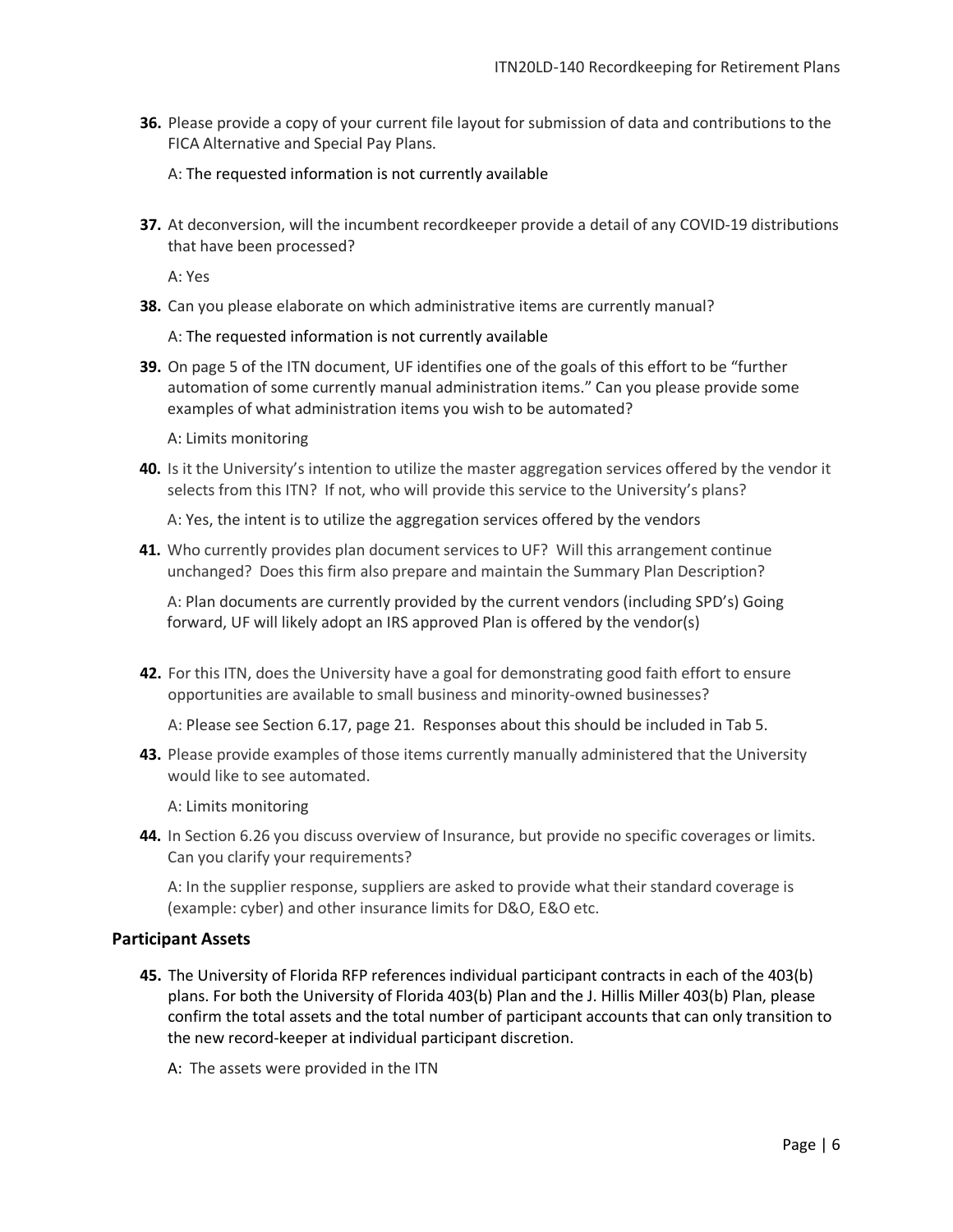- **46.** For the total assets that can be moved to the new provider at the discretion of the University of Florida, please confirm the following:
	- o What is the total asset amount in each of the four plans that is currently invested in stable value and/or money market funds? A: As of 12/31/19 they are as follows: UF 403b - \$189M; J Hillis 403B - \$51M; FICA Alt and Special Pay Plan - \$17M
	- $\circ$  For the current stable value assets in each plan, what are the liquidity restrictions such at puts or multi-year payout provisions and what amount is subject to these restrictions? A: Most would enforce the put (12 months). However given the contacts at various vendors the payout can range from 5-7 years. Note for individual contacts, its N/A since the monies will be frozen to new contributions
	- o What is the total asset amount in each plan that is currently invested in target-date funds? A: As of 12/31/19 they are as follows: UF 403b - \$49M; J Hillis 403B - \$22M; FICA Alt and Special Pay Plan - \$103M
- **47.** Please confirm the amount of assets which are mappable from VALIC, VOYA, Met Life, and Fidelity and if you would expect to map these assets if a sole vendor is chosen?

A: We would expect all liquid assets to map to the vendor(s)

**48.** Plan Assets: Can you please confirm that our pricing should be based on \$1.3B in total plan assets provided as of 3/19/20 within Attachment A?

A: Attachment A reflects the total of all plans that would potentially be liquid and available to transfer to new vendor(s)

**49.** Plan Assets: For the two 403(b) plans, can you please provide a breakdown (by plan and per vendor) of the employer directed and employee directed assets?

A: Use attachments to ITN for data.

**50.** Please provide a breakdown of the current value of plan assets by investment option by provider or vendor offered under the plan so that we may respond to question 71.

A: They are as follows: UF 403B: Fidelity \$211M; Metlife - \$62M; TIAA - \$324M; VALIC - \$292M; Voya - \$46M; J Hillis 403B: Fidelity \$65M; Metlife - \$10; TIAA - \$105M; VALIC - \$128M; Voya - \$24M; FICA Alt and Special Pay Plans: VALIC - \$139M

# **Group/Individual Contracts**

- **51.** Please respond to the below questions in regards to the individual contracts held in the 403(b) plans.
	- o Will future contributions be solely directed to the chosen vendor or will contributions still be allocated to individually contracted participants who choose to remain at legacy providers? A: New contributions will be directed to the new vendor(s) selected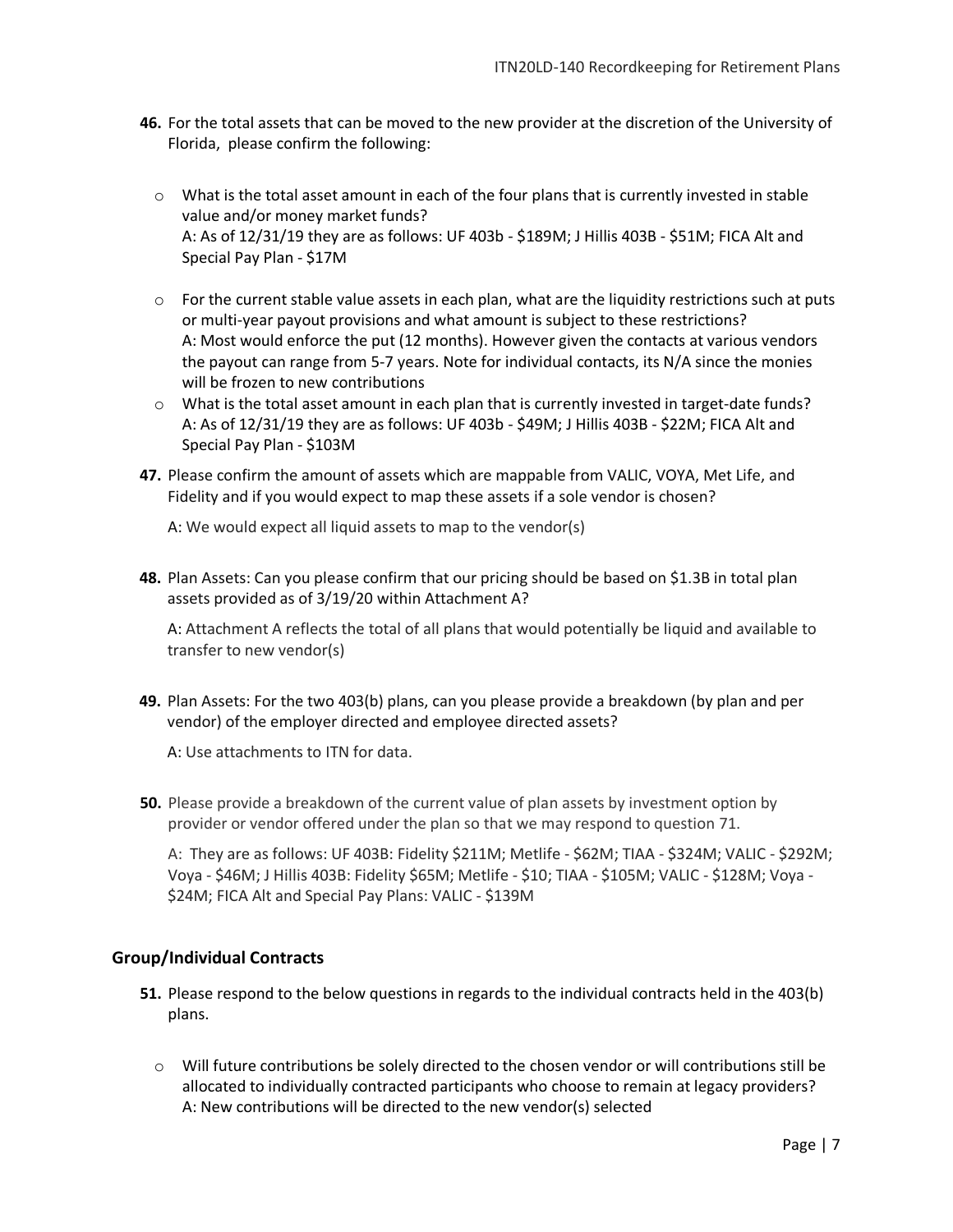- o Similarly, would participants who choose to remain at legacy providers still be able to request a new loan from that provider? A: To be determined but unlikely
- o For individually directed participant accounts held at legacy providers after the transition to the new record-keeper, will there be a need for information sharing/SPARK file aggregation services to help integrate those accounts with the chosen provider? A: Yes, we would anticipate utilization of aggregation services from the selected vendor(s)
- $\circ$  Would there be a desire to have communication campaigns to encourage individual contract participants to transfer their assets to the chosen vendor? A: Generally yes, but this will be at the discretion of each individual participant and the vendor(s)
- **52.** What are the restrictions on the non-mappable assets?

A: We've received general statements from each of the incumbent vendors on current contract restrictions

**53.** What are the transfer restrictions on each fixed account?

A: We've received general statements from each of the incumbent vendors on current contract restrictions

**54.** Are there any encumbrances on plan assets that would limit their movement to a new vendor?

A: Same as above

# **Cash Flows**

**55.** Cash Flow: Can you please provide Cash Flow data for each plan and vendor, for full year 2019 (Contributions and Distributions)?

A: The requested information is not currently available

**56.** Can you provide the past three years of annual contributions and distributions by plan and by provider?

**A:** The requested information is not currently available

**57.** Please provide the amount of the annual contributions to the Special Pay Plan for each of the last 3 years.

A: The requested information is not currently available

**58.** Please provide the amount of the annual contributions to the FICA Alternative Plan for each of the last 3 years.

A: The requested information is not currently available

**59.** Please provide the amount of the annual participant distributions from the Special Pay Plan for each of the last 3 years.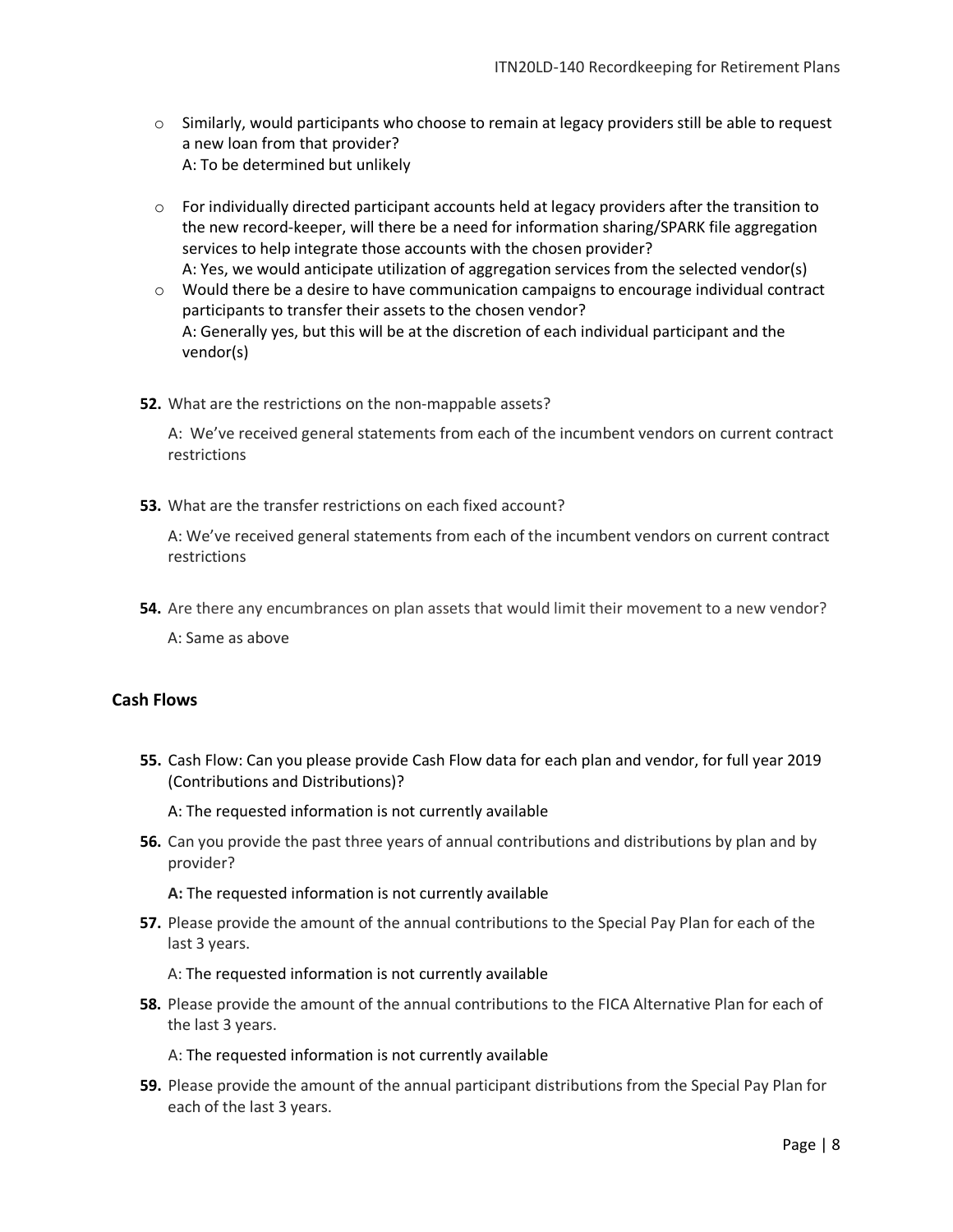#### A: The requested information is not currently available

**60.** Please provide the amount of the annual participant distributions from the FICA Alternative Plan for each of the last 3 years.

A: The requested information is not currently available

**61.** Please provide the estimated annual amount of contributions per plan. Do these amounts provided include one-time events such as incoming rollovers or plan to plan transfers?

A: The requested information is not currently available

- **62.** Please provide the estimated annual amount of distributions per plan.
	- A: The requested information is not currently available

# **Plan Investments**

**63.** Do any of the plans currently offer self-directed brokerage? If so, can you please provide the number of participants enrolled in this service and total brokerage assets?

A: Currently this is not in place. This is something that we will be considering offering to participants.

**64.** Attachment B questionnaire: Question 71 asks about our ability to record keep the current investment lineups. Can you please provide the lineups for each vendor and plan so we can determine which funds we can support?

A: Currently UF is considering ways to revise the lineup to align with industry best practices this may include a investment menu. It is important that all vendors must be able to accommodate and open architecture structure to allow maximum flexibility for the benefit of participants. Also, please refer to Appendix A for more information.

**65.** Can you forward the existing fund allocations in each plan for each provider?

A: See response above. Also, Please refer to Appendix A for more information.

- **66.** Can you provide all the stable value funds being used currently?
	- A: Current stable value options are being offered by Voya, VALIC and Metlife
- **67.** What is the current crediting rate and GMIR on each fixed account?

- **68.** Is there a self-directed brokerage account? If so, what is the amount of assets in this?
	- A: See response above
- **69.** Are there target date funds being used today? If so, how much of the assets are invested in TDF's?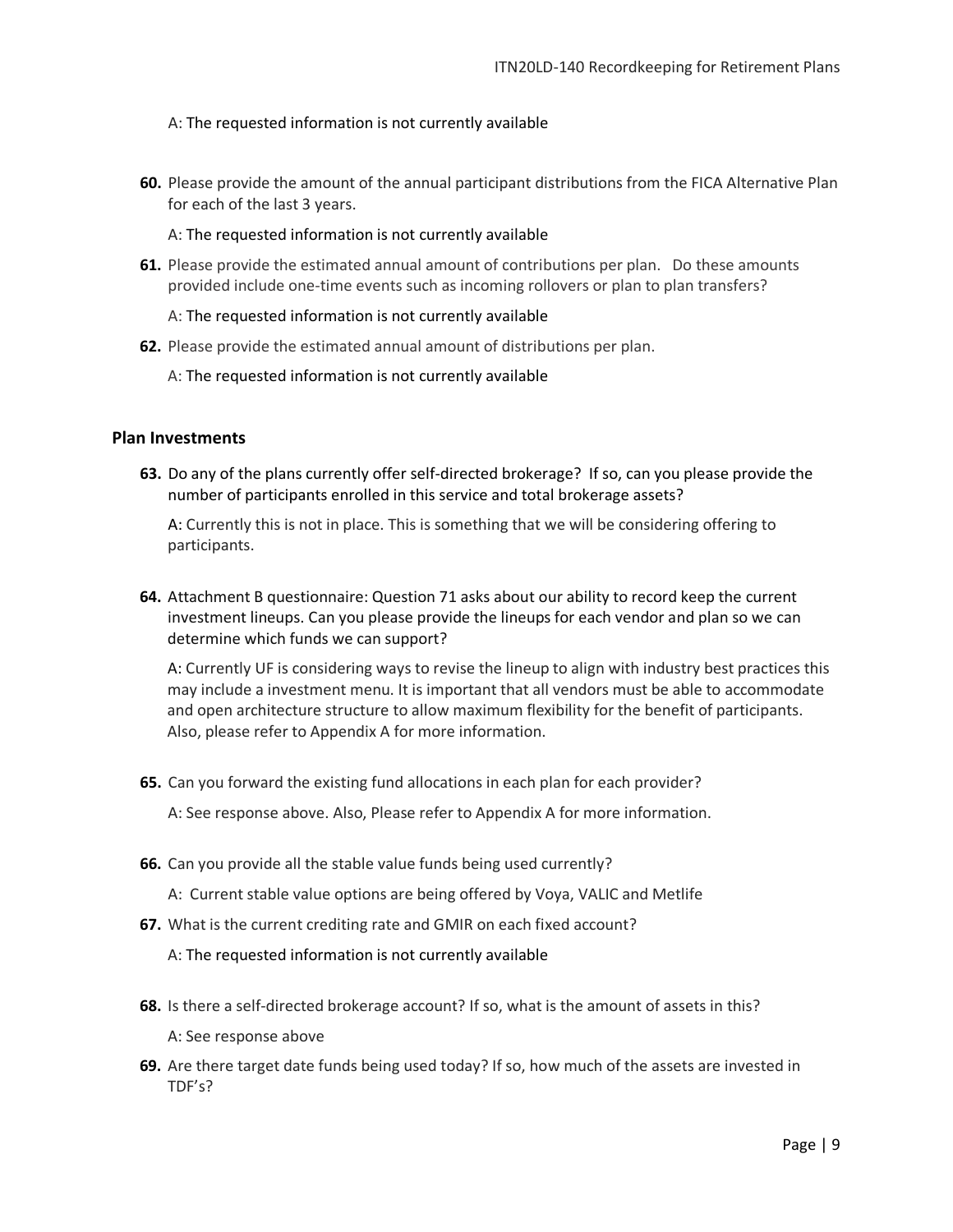A: As of 12/31/19 they are as follows: UF 403b - \$49M; J Hillis 403B - \$22M; FICA Alt and Special Pay Plan - \$103M

**70.** What is the QDIA?

A: The requested information is not currently available

**71.** Please provide the current fund line-ups for both the FICA Alternative and Special Pay plans. Include fund name, ticker, asset class, expense ratio, rates of return for 3 months, 1 year, 5 years and 10 years. Please also provide and the number of participants and the balance in each fund for each of the last 3 years.

A: They both utilize the same line up funds: Vanguard S&P 500; MFS Massachusetts Inv Grd Stock R4; American Funds American Mutual R5; Columbia Mid Cap Index Inst2; Vanguard Small Cap Index Adm; American Funds Europacific Growth R5; PIMCO Total Return Inst; BNY Mellon Inflation Adjusted Sec I; Vanguard Target Retirement Funds; Federated capital Preservation; Invesco Short Term Inv Gov&Agency . Also refer to Appendix B for more information.

**72.** What is the default investment option for the FICA Alternative Plan?

A: Target date fund based on their DOB

**73.** What is the default investment option for the Special Pay Plan?

A: Federated Capital Preservation R6 fund

- **74.** Please describe the current fixed account or stable value options offered by the current provider in the Special Pay Plan and the FICA Alternative Plan. Please include current crediting rates, minimum guarantees, withdrawal restrictions, market value adjustments, surrender charges, required put notices or any other encumbrance to liquidation.
	- A: The requested information is not currently available
- **75.** Can the current fixed product(s) be traded on other platforms?
	- A: The requested information is not currently available
- **76.** How often is the crediting rate on the fixed product declared or possibly changed?
	- A: The requested information is not currently available
- **77.** Are managed account services currently offered by any of the existing providers? If yes, please provide the number of participants and amount of assets under the service. a. If managed accounts are currently offered, do you intend to offer them going forward? If yes, would you be mapping any of those participants in managed accounts today to the new provider's managed account services?

A: UF may be open to offering Managed Account Services in the future

#### **Loans**

**78.** Please provide any details available regarding outstanding loans across the various providers.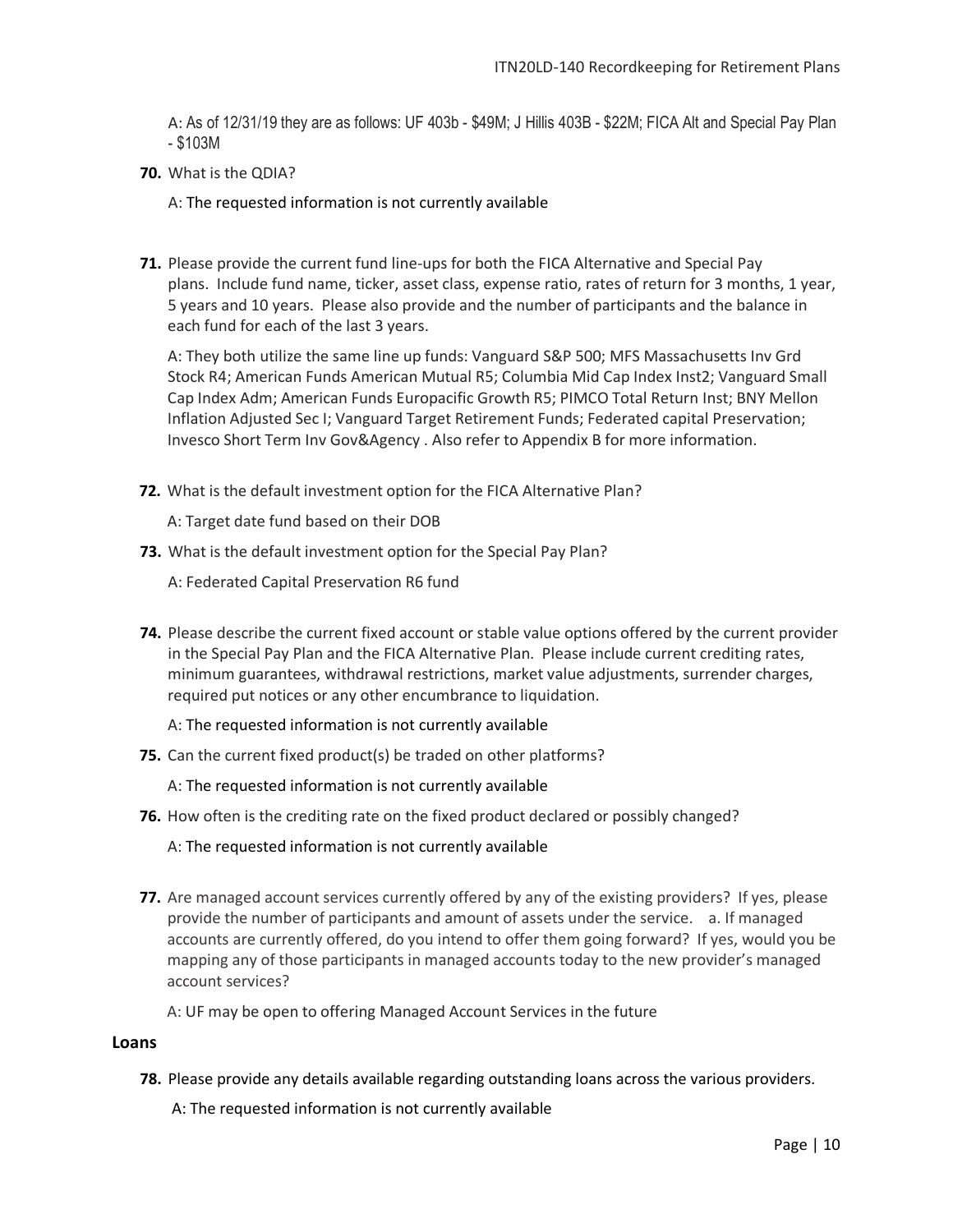- **79.** What is the number of outstanding loans?
	- A: The requested information is not currently available
- **80.** What is the amount of assets in outstanding loans?
	- A: The requested information is not currently available
- **81.** Please provide the total number of outstanding loans and corresponding outstanding loan balance per plan.

A: The requested information is not currently available

**82.** Under Scope of Services, what are your expectations for "loan maintenance" - in the questionnaire you mention monitoring loans across multiple vendor platforms assuming a single recordkeeping mandate. We interpret as the services a TPA provides, but can you advise?

A: Correct, we would anticipate vendor(s) would provide aggregation services to include loan monitoring

# **Education**

- **83.** Please respond to the following regarding on-site education for the University of Florida.
	- $\circ$  Across the five current providers and university locations, how many on-site meetings were performed in 2019? How many live education webinars were performed? A: The requested information is not currently available
	- $\circ$  Do you feel this number of meetings/webinars was sufficient in fulfilling the retirement education needs of your employees?
		- A: The requested information is not currently available
	- o Were participant retirement results from these education meetings measured? If so, were you happy with the results?
		- A: The requested information is not currently available
	- $\circ$  What have you found to be most successful for engaging your employees with their retirement benefits?
		- A: The requested information is not currently available
	- $\circ$  Are there a certain number of education days you would like providers to include in our pricing proposals for the University of Florida? If not, would you prefer providers to not include on-site education in our pricing and show a la carte education costs? A: We had 19 onsite classes with 181 employees attending – we feel that this number is low and would like to hear from the vendors creative ways that they provide education and what they would recommend to increase participation

# **Fees**

**84.** Would you like to see multiple pricing scenarios (ie..1 of 2 vendors, 1 of 3 vendors, etc.) or should we just provide one price for Sole recordkeeping?

A: You may provide multiple pricing scenarios if desired

**85.** What is the current fee structure for each plan? Asset based, per participant, combination of both?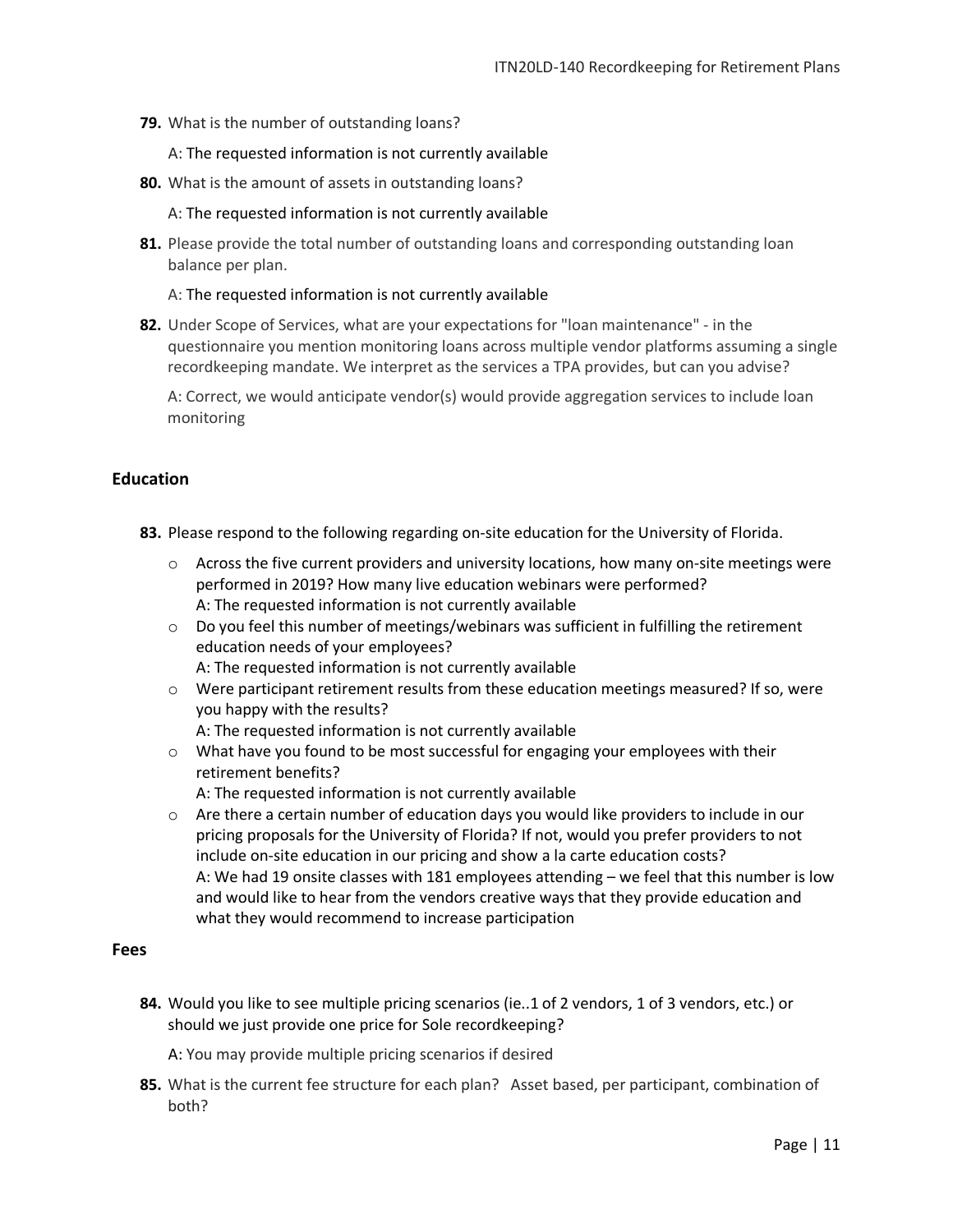A: The current vendors use a combination of asset based, per participant and a combination of both. We suggest you price on a flat fee and per participant basis for your services

**86.** Are any inactive fees charged? If so, how much is the fee and what is the definition of an inactive account?

A: The requested information is not currently available

**87.** Please describe any fees charged to the plan participants or the University in the FICA Alternative and Special Pay plans.

#### A: The requested information is not currently available

- **88.** Is revenue sharing recaptured?
	- A: The requested information is not currently available
- **89.** Regarding your investment lineups, are there any wrap fees or any other asset charges in addition to the fund's expense ratio?

A: Yes

**90.** Are there any MVAs or surrender charges that will be expected to be paid by the new vendor?

A: Any MVA's or surrender charges would not be the responsibility of the new vendor(s)

#### **Plan Documents**

**91.** If available, can you please provide copies of the plan documents for the FICA Alt and Special Pay Plans?

A: The requested information is not currently available

**92.** Plan Documents: Can you please provide the plan documents for the UF 401(a) FICA Alternative Plan and the UF Special Pay Plan? It appears the 403(b) plan documents were provided twice.

A: The requested information is not currently available

**93.** Do you have updated plan documents for the 403(b) plans with the IRS approved restated language (updated within the last year or so) Also can you provide plan documents for the FICA & SPP plans? We received two copies of the two 403(b) plan documents.

A: The requested information is not currently available.

#### **Other Questions**

**94.** What is the University of Florida's preferred date for transfer of assets to the chosen vendor?

A: UF is targeting a 1/1/21 implementation date

- **95.** What are the recordkeepers that have legacy assets?
	- A: Current vendors are the only plans under consideration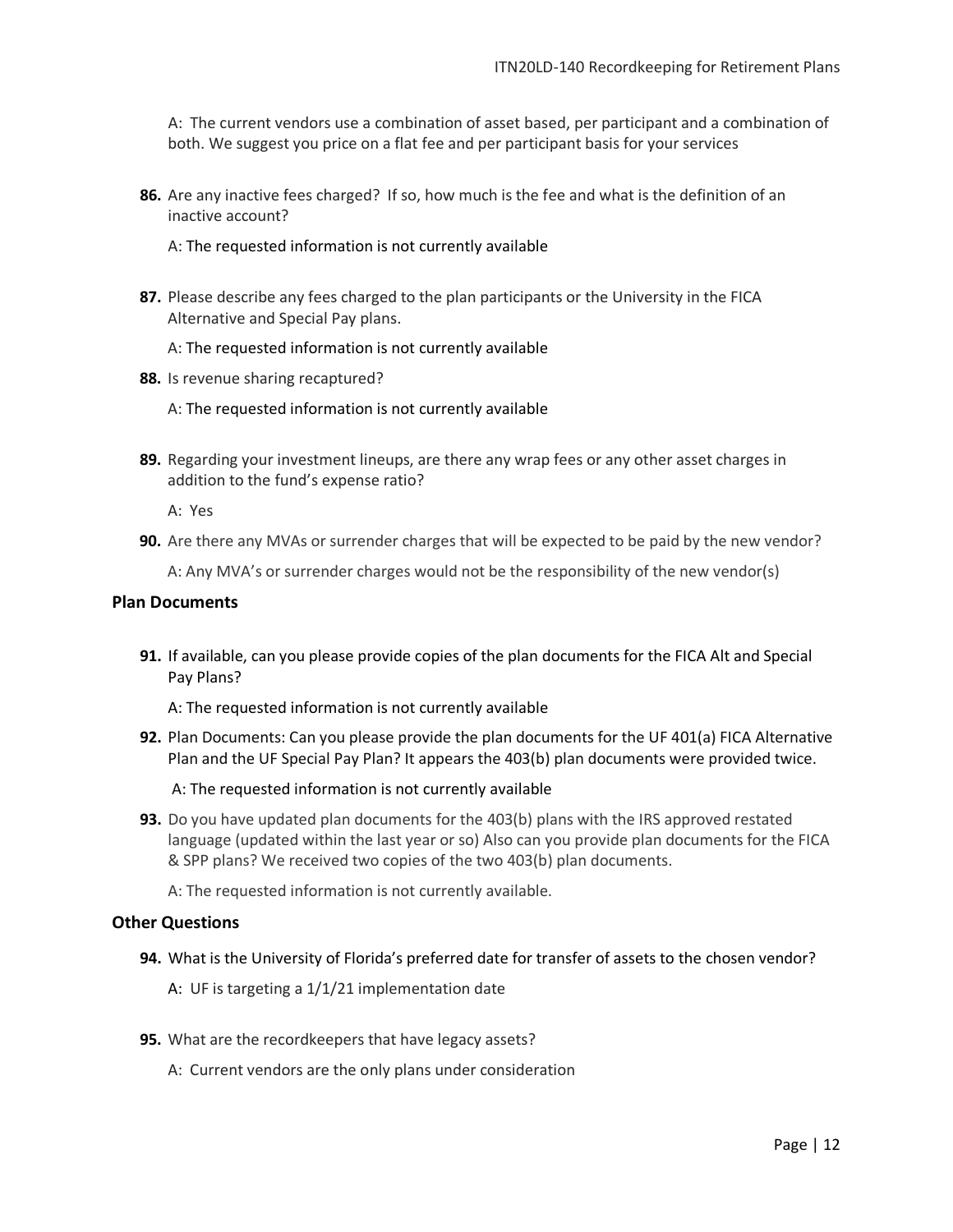**96.** What percent of participants are currently utilizing electronic delivery services?

A: The requested information is not currently available

**97.** Attachment B: Questions 1 and 2 - What time period is recommended for client additions and client losses, i.e. 3 years?

A: 3 years

**98.** Questions 1 and 2 in the questionnaire ask us to provide the number of clients we have been awarded, as well as the number of client losses. What timeframe should we use to answer these questions?

A: 3 years

**99.** How likely is University of Florida (UF) to streamline the number of recordkeepers across the plans? What is the ideal number of recordkeepers UF would aim to have? Please clarify what the University means by "a single recordkeeping mandate" in question 39.

A: to be determined based on the ITN responses. Single recordkeeping mandate refers to the potential decision to move to a single vendor

**100.** We have questions related to the last chart within Attachment A (the University of Florida Investment Products Analysis). Do the totals shown at the very top of the chart include or exclude the amounts reported below from VALIC?

A: They include VALIC assets

What is the as of date for the totals shown at the very top of the chart?

A: Most assets are as of 12/31/19 but the VALIC assets are as of 3/19/20

For the amounts shown as "EE Directed" can the University provide the amount that is held by active participants? And the amount that is held by participants who have separated from service?

- A: The requested information is not currently available
- **101.** Will the certificate, form and written program requirements noted in section 6.8 apply to this opportunity?

- **102.** Are there any transfer restrictions and/or charges (deferred sales charges, market value adjustments) that will apply upon termination of the current provider's contract? If so, please describe.
	- A: Any MVA's or surrender charges would not be the responsibility of the new vendor(s)
- **103.** Is it the University's intent to streamline vendors to a single vendor or replace current vendors? Under either scenario, would assets be mappable at Employer level.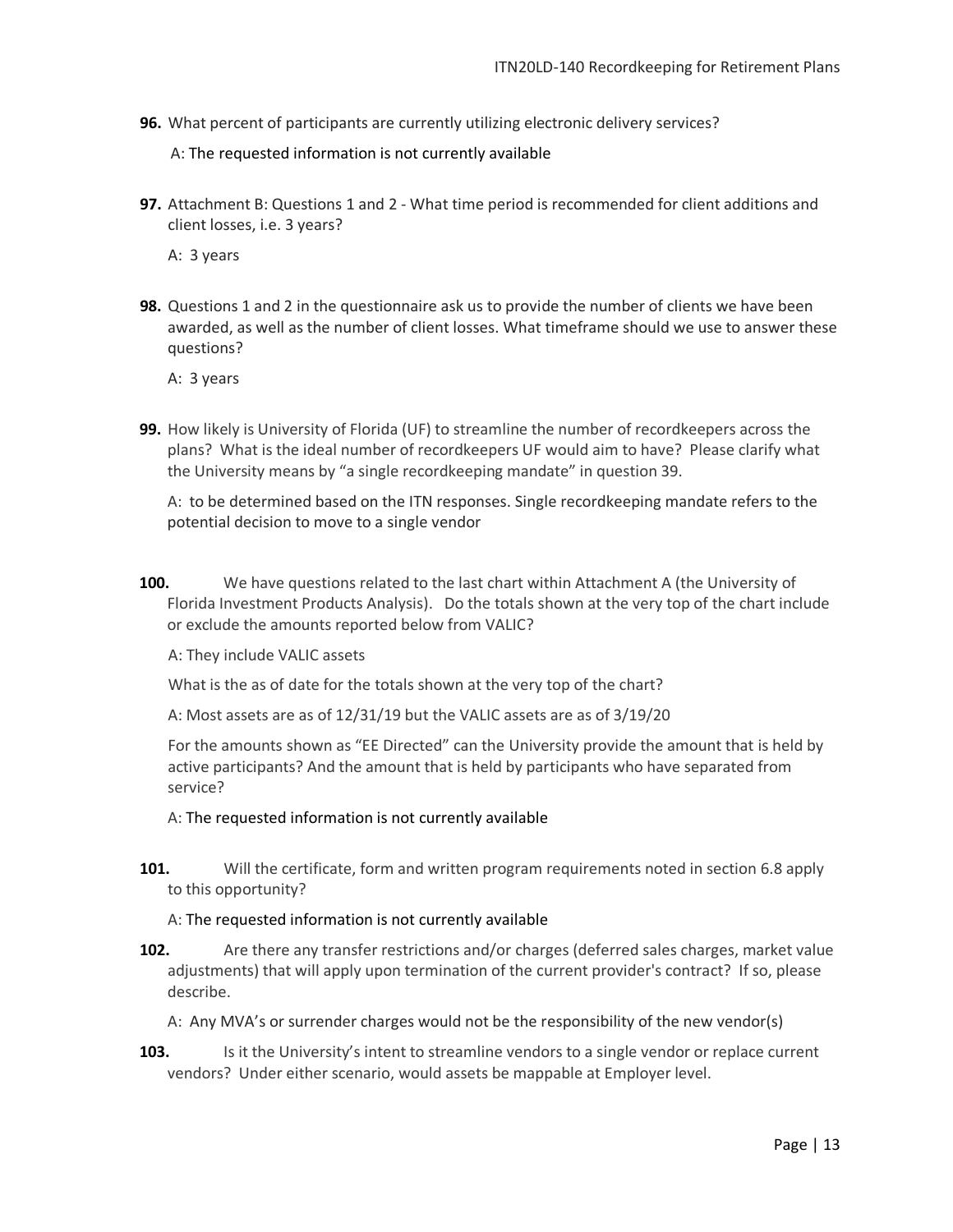A: The potential change to a single vendor will be determined based on the ITN responses. Current vendors will be considered in addition to new vendors as well. The amount of liquid mappable assets has been provided.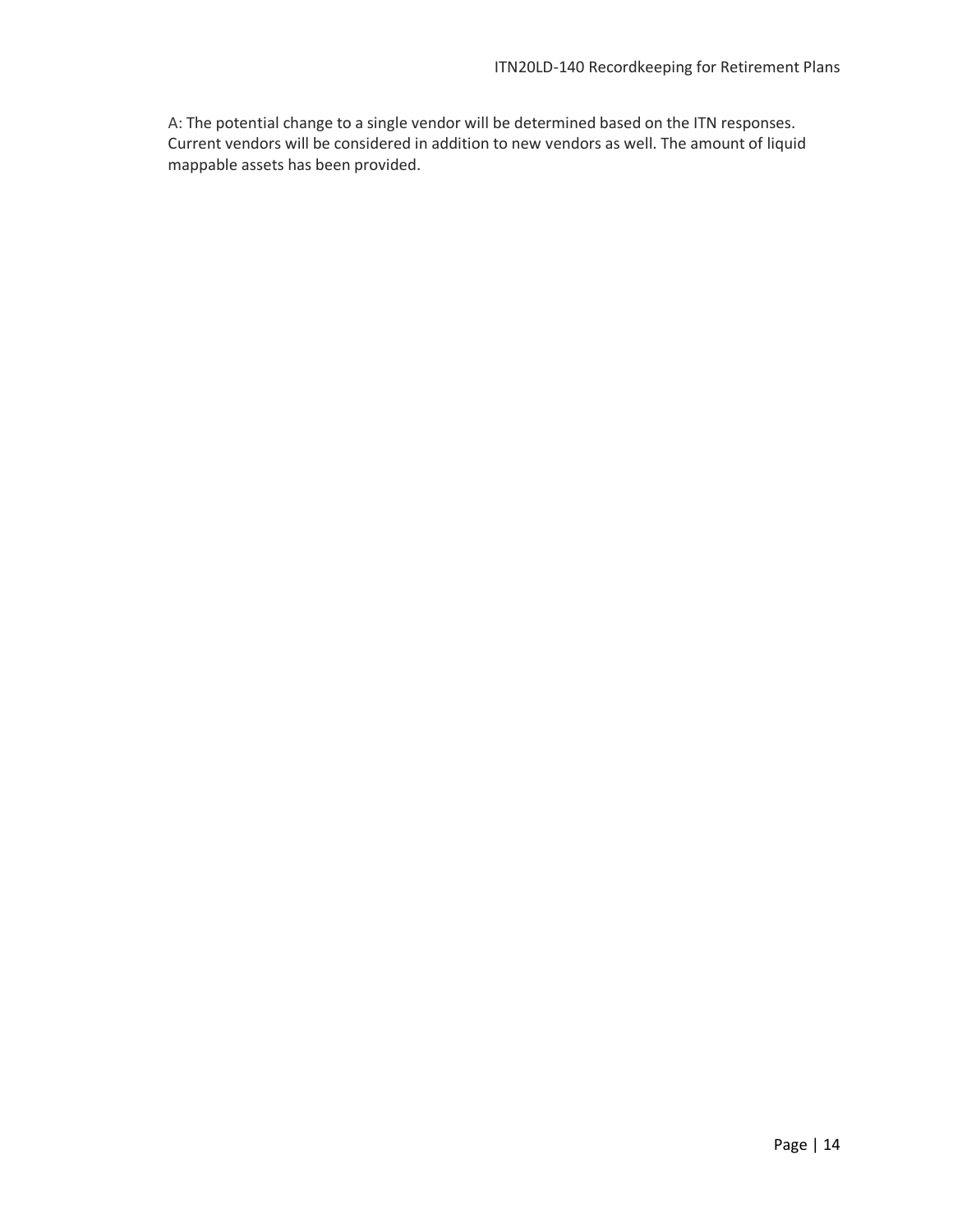# **UF 403(b) Questions**

|                              | <b>UF 403(b)</b>   | <b>AEF</b> | <b>FICA Alt</b> | <b>SPP</b> |
|------------------------------|--------------------|------------|-----------------|------------|
| Number of eligible employees | $- -$<br>ີ<br>. دد | 1,384      | 9097            | 15,814     |

|                  |                                | <b>UF 403(b)</b>        | <b>AEF</b>    | <b>FICA Alt</b> | <b>SPP</b>   |
|------------------|--------------------------------|-------------------------|---------------|-----------------|--------------|
| <b>Fidelity</b>  |                                |                         |               |                 |              |
|                  | <b>Active Participants</b>     | 1780                    | 579           | N/A             | N/A          |
|                  | <b>Terminated Participants</b> | 61                      | 20            | N/A             | N/A          |
|                  | Loans                          | 10                      | $\mathbf 0$   |                 |              |
|                  | Hardships                      | $\overline{a}$          | 0             |                 |              |
|                  | <b>RMDs</b>                    | 24                      | $\mathbf{1}$  |                 |              |
|                  | <b>Annual Contributions</b>    | \$8,169,567             | \$3,743,100   | N/A             | N/A          |
|                  |                                | \$2,213,964             |               |                 |              |
|                  |                                | (Roth)                  |               |                 |              |
|                  | <b>Total Assets</b>            | \$210,290,624           | \$64,717,831  |                 |              |
| <b>MetLife</b>   |                                |                         |               |                 |              |
|                  | <b>Active Participants</b>     | 756                     | 123           | N/A             | N/A          |
|                  | <b>Terminated Participants</b> |                         |               | N/A             | N/A          |
|                  | Loans                          | 6                       | $\mathbf{1}$  |                 |              |
|                  | Hardships                      |                         |               |                 |              |
|                  | <b>RMDs</b>                    |                         |               |                 |              |
|                  | <b>Annual Contributions</b>    | \$                      | \$            | N/A             | N/A          |
|                  | <b>Total Assets</b>            | \$61,252,480            | \$10,432,484  |                 |              |
| <b>TIAA</b>      |                                |                         |               |                 |              |
|                  | <b>Active Participants</b>     | 2313                    | 812           | N/A             | N/A          |
|                  | <b>Terminated Participants</b> | 443                     | 183           | N/A             | N/A          |
|                  | Loans                          | 25                      | 0             |                 |              |
|                  | Hardships                      | 3                       | $\mathbf 0$   |                 |              |
|                  | <b>RMDs</b>                    | 0                       | 0             |                 |              |
|                  | <b>Annual Contributions</b>    | \$19,444,243            | \$105,434,289 | N/A             | N/A          |
|                  | <b>Total Assets</b>            | \$324,118,803           | \$8,722,298   |                 |              |
| <b>VALIC/AIG</b> |                                |                         |               |                 |              |
|                  | <b>Active Participants</b>     | 1772                    | 461           | 9,097           | 486          |
|                  | <b>Terminated Participants</b> | 2330                    | 526           | 11,534          | 1066         |
|                  | Loans                          |                         |               |                 |              |
|                  | Hardships                      |                         |               |                 |              |
|                  | <b>RMDs</b>                    |                         |               |                 |              |
|                  | <b>Annual Contributions</b>    | \$11,515,021            | \$6,971,472   | \$14,309,721    | \$6,554,314  |
|                  | <b>Total Assets</b>            | \$292,169,427           | \$128,046,698 | \$115,203,217   | \$14,309,721 |
| <b>VOYA</b>      |                                |                         |               |                 |              |
|                  | <b>Active Participants</b>     | 809                     | 269           | N/A             | N/A          |
|                  | <b>Terminated Participants</b> | 23                      | 6             | N/A             | N/A          |
|                  | Loans                          | $\overline{7}$          | 6             |                 |              |
|                  | Hardships                      | $\overline{\mathbf{3}}$ | $\pmb{0}$     |                 |              |
|                  | <b>RMDs</b>                    | 22                      | 3             |                 |              |